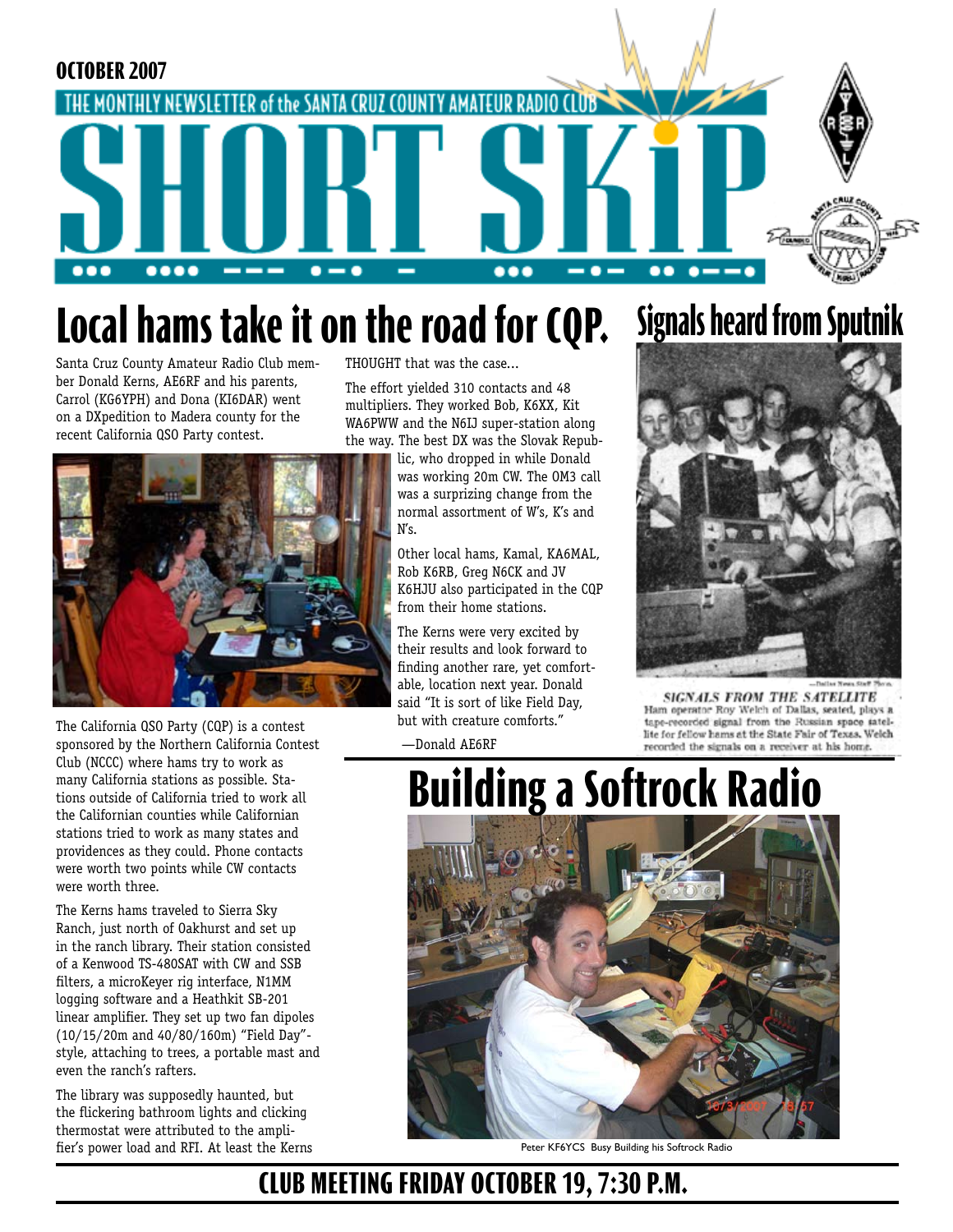

CAKE Production Sept 30If I had harbored any doubts about our sessions loosing value they were certainly dispelled today. We welcomed Tom AE6XQ for the first time and he evidently has been bitten firmly with the Softrock bug. We eagerly await reports on your progress Tom. It was also a pleasure to have Jim N6MED join us and we marveled at the professional manual for a SSB microwave system that he was responsible for circa 1986.

Dave W8FLL described a problem that he was investigating where a radio would not load properly. Seems that the LPF is suspect especially if the RX is also insensitive Dave. Marc W6ZZZ had fashioned a very neat surface mount device hold-down for me and I am very pleased indeed. I hope a picture will be included in the next Short Skip. Ideas for the Marc II are also taking shape.

I wanted to ask about the digipeater that Cap KE6AFE had brought along but just ran out of time. I wondered if the HT was powered full-time or not. The mounting plate and shelf is just what I think we need for the Echolink interface box at the BJ repeater.

Jeff AE6KS and Jim are enthusiastic about an alternative to Anderson Power Pole connectors. They use spade and clip connections and are more secure where vibration is a concern as in a mobile installation. Speaking of vibration Eric K6EP brought along a report of the failures that showed up in the soldering of devices with 1500 G of force applied to the board. Photographs showed that the components had lifted right off their pads, dare I say it, rather like the impact of an earthquake on the foundations of a house.

A lot of the discussion that I heard was related to soldering. Reed N1WC described a solder-bath technique using a Walmart beverage warmer. A very well illustrated document from the Electronic Research Group entitled "SMD Soldering Tools and

Technique" was circulated. It mentions SOIC as a "large size chip" IMHO this is about as small as many folk like me would be able to deal with. Going below this size may very well justify the cookery and solder paste the paper describes. I don't care much for the idea of soldering lots of pins together then using solder wicks and other ways to remove the surplus. To each his own I suppose. We also talked about tools for cutting pads in a ground plane and I mentioned the diamond tip pad cutter that came from AMQRP a few years ago. Neat tool but more for the Through-Hole and DIP crowd rather than the with-it SMD crowd (no offense please just joking). My call for a tip that would work with a typical soldering iron and having a forked shape for ease of removing 1206 size components resulted in a suggested visit to the De Anza flea market in two weeks time. Stay tuned we might make this a CAKExpedition.

Bob K6XX is fast becoming our metal fab resource now that he has the machine tools and the text books provided by Reed. Bob has yet to publish his labor rates

We had a rather exuberant discussion following my question why does a crystal specified for third overtone use, oscillate in conjunction with a TTL inverter. Allied to this question is what are the func-

SHART S tions of the high value resistor found in

parallel and the L and C components from either side of the crystal to ground. The immediate response was that as gain is involved how would you stop it oscillating? While of great interest for another day, it is different question altogether. I stood firmly on the shoulders of Barkhausen and his criteria that decree the phase shift around the loop must be 360 degrees. This applies to all oscillators with a sustained output and in this instance the loop comprises the inverter contribution of 180 degrees leaving 180 more to be provided as feedback via the crystal. Is this 180 provided at the 3rd overtone by crystal or external properties? There must also be enough gain around the loop to offset losses. With regard to the other L and C components I suggest reading the Analog Devices Engineer to Engineer note EE-168. Rich Olsen W1WUH has bet that he can disprove some of my assertions and a bottle of beer is at stake.

Once again I apologize for missing probably 25% of the action but the fun goes on.

#### —Ron W6WO

PS. in case you may be wondering, the round green object supplied by Eric is a quince and it has very little to do with ham radio HI HI

## **"Marc 1" SMD Hold-down**



Marc Ziegler, W6ZZZ SMD Hold-down Marc I as seen at the September Cake meeting.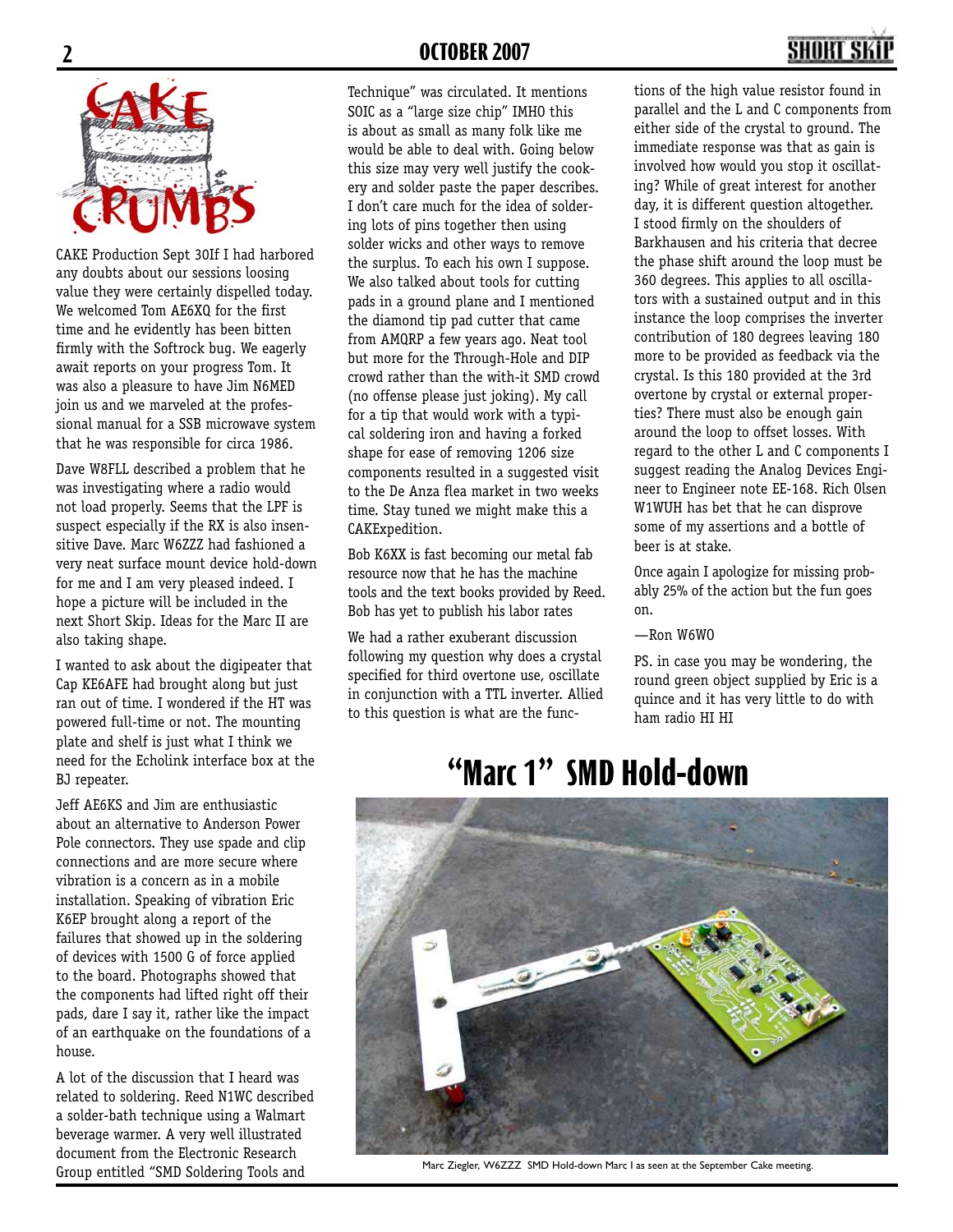### **SHORT SKIP**

#### **OCTOBER 2007 3**

## **October CQP DXpedition** McAlpine Lake and RV Resort

### By Art Lee WF6P **LATTE!**

The September club meeting was fun, with about 25 members in attendance. During introductions I noticed a member I had not seen for many years, Tom Stoller, AE6XQ (ex-WB6QHF). Tom's QTH is adjacent to the Santa Cruz Medical Clinic parking lot and I remember him showing me his antennas and tower back in 1980. Tom owned Santa Cruz Electronics, if my memory is correct. He recalled my stint as a ham teacher at Cabrillo College after Eddie Pollock, W6LC, moved up to the Computer Science division.

Peter Kyryl II, KE6RAX, had his arm in a sling. I didn't get a chance to wish him well and hope it doesn't slow his CW down any. After surgery on my hand a couple of years ago, operating a straight key was accomplished by wedging a pencil in my cast and depressing the key with the eraser end. It was slow going but I made a lot of contacts.

During the meeting, Allan Handforth, AF6BO, briefed us on his role in Community Emergency Response Teams. There was a lengthy discussion of corrosion avoidance in vertical antenna tubular connections (clean, use conductive paste, spray with clear lacquer).

It was interesting to hear that the donated inop TS570D for our repeater shack, sent to Kenwood, could not be repaired due to non-availability of parts. I guess that obsolescence will catch up with us all. Looking through the pages of QST we can find all sorts of modern rigs that will someday require complex servicing. When my 20 year old rig went in for repairs, the tuner parts were no longer available. When I mentioned it at a club meeting, Frankie Carroll, K6BDK, offered me one of his spares. The price was right This is not some tropical DX island but the choice by W6WO and AC6KW for operating from San Benito Co during the CQP 2007 weekend. The location is McAlpine lake and RV resort and this was our view from a rented cabin. The owners of the site maintain it in a very good condition and were rather sceptical of our plans so we took great care to be as quiet and unobtrusive. All went smoothly and we were invited back. Our antenna was a single inverted Vee for 40 meters that could easily be switched for 20 meters. The antenna

-- free. There was a knock at my front door one morning. It was Frankie, delivering the tuner. You can't beat a deal like that! (Thanks Frankie.)

Roy Brayshaw, KF6KVD, provided entertainment with his video shots of field day. Thanks Roy, they were instructive, especially that of erecting the mobile tower -- it looked pretty easy.

The other day my Pontiac would not start. It was parked several miles from home. In the "Start" position, the lights on the instrument panel flickered and went crazy. The engine service light glowed brightly. Strange clickings under the hood and moaning relays under the dash sounded

was suspended from a single telescopic 35ft fiberglass pole that was taped to the railings. Although our score was only 60% of our score in 2006 we had a really great time. The lake is well known for fishing and it brought to mind that anglers and radio hams have much in common, calling CQ being equivalent to casting a lure. I am sure some anglers thought our 35ft pole and wires was going to be their competuion for the catfish derby that same weekend. Their winning fish was 14lbs, we made 310 cw QSO's for 45,550 points.  $-W6W0$ 

ominous. Don't you hate that? Got a start from AAA but barely made it home. The battery in this car is located under the back seat. After buying and using a trouble-shooting tester and an emergency starting pack, I gave in and purchased a new battery. Sure, that sounds like an easy, old-fashioned solution, but with today's autos being electrical nightmares of relays, sensors, interlocks and computers, anything could go wrong. Who would have thunk it that it was just a plain old battery failure? The four-year-old battery had full voltage and the green eye showed "good." I had no way to load test the battery. So, \$150 later for a new, bright and shiny electrical source, my car runs fine.